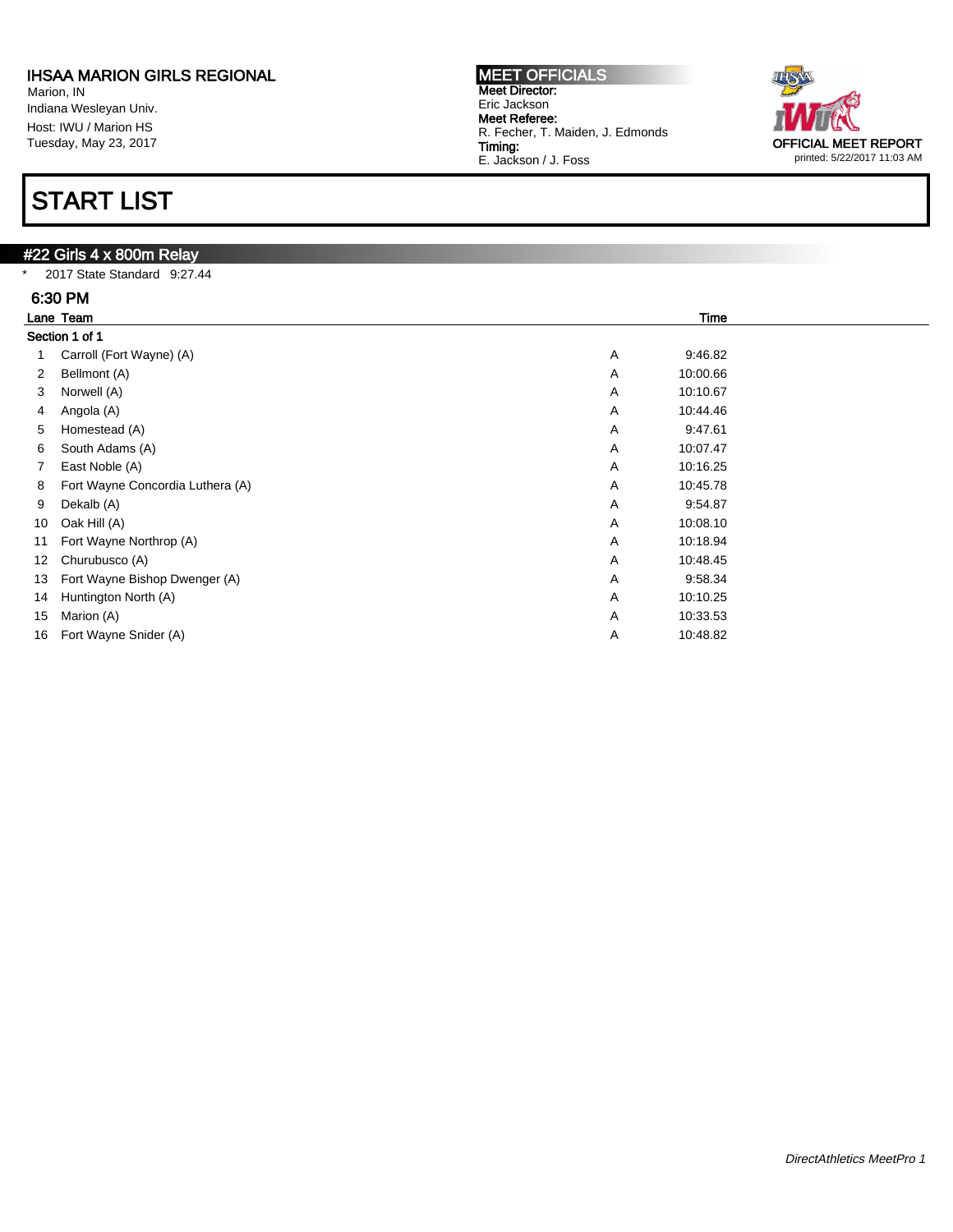Marion, IN Indiana Wesleyan Univ. Host: IWU / Marion HS Tuesday, May 23, 2017

# START LIST

### **#2 Girls 100 Meters**

\* 2017 State Standard 12.34

|   | Prelims 6:45 PM: (Top 2 per Heat + next 5 advance) |                                      |  |
|---|----------------------------------------------------|--------------------------------------|--|
|   | Lane Name                                          | Yr Team<br>Time                      |  |
|   | Heat 1 of 2                                        |                                      |  |
|   | <b>BROCK, Erika</b>                                | 13.66<br>FR Eastside                 |  |
| 2 | MIDDLETON, Gwen                                    | 13.30<br>SR Homestead                |  |
| 3 | STINE, Taryn                                       | SO Heritage<br>13.17                 |  |
| 4 | PICKENS, Kalyn                                     | <b>SR</b> Fort Wayne Snider<br>13.06 |  |
| 5 | GORMAN, Payton                                     | FR Fort Wayne Snider<br>12.79        |  |
| 6 | WILSON, McKenzie                                   | SR Elwood Community<br>13.08         |  |
| 7 | <b>HAMILTON, Sierra</b>                            | SR Carroll (Fort Wayne)<br>13.24     |  |
| 8 | KUNKEL, Kayla                                      | <b>JR</b> Central Noble<br>13.31     |  |
| 9 |                                                    |                                      |  |
|   | Heat 2 of 2                                        |                                      |  |
|   | PENTECOST, Cailyn                                  | FR Fremont<br>13.52                  |  |
| 2 | <b>TORREZ, Natalia</b>                             | 13.29<br>SR Homestead                |  |
| 3 | HINTON, Danielle                                   | JR Fort Wayne South Side<br>13.09    |  |
| 4 | FONES, Carli                                       | FR Mississinewa<br>13.05             |  |
| 5 | MCCARTER, Te'shiya                                 | JR Woodlan<br>12.84                  |  |
| 6 | <b>GARRISON, Grace</b>                             | SO Carroll (Fort Wayne)<br>13.08     |  |
|   | LANE, Kaylee                                       | SO Elwood Community<br>13.25         |  |
| 8 | BIEBER, Kristin                                    | SR Fort Wayne Wayne<br>13.33         |  |

9



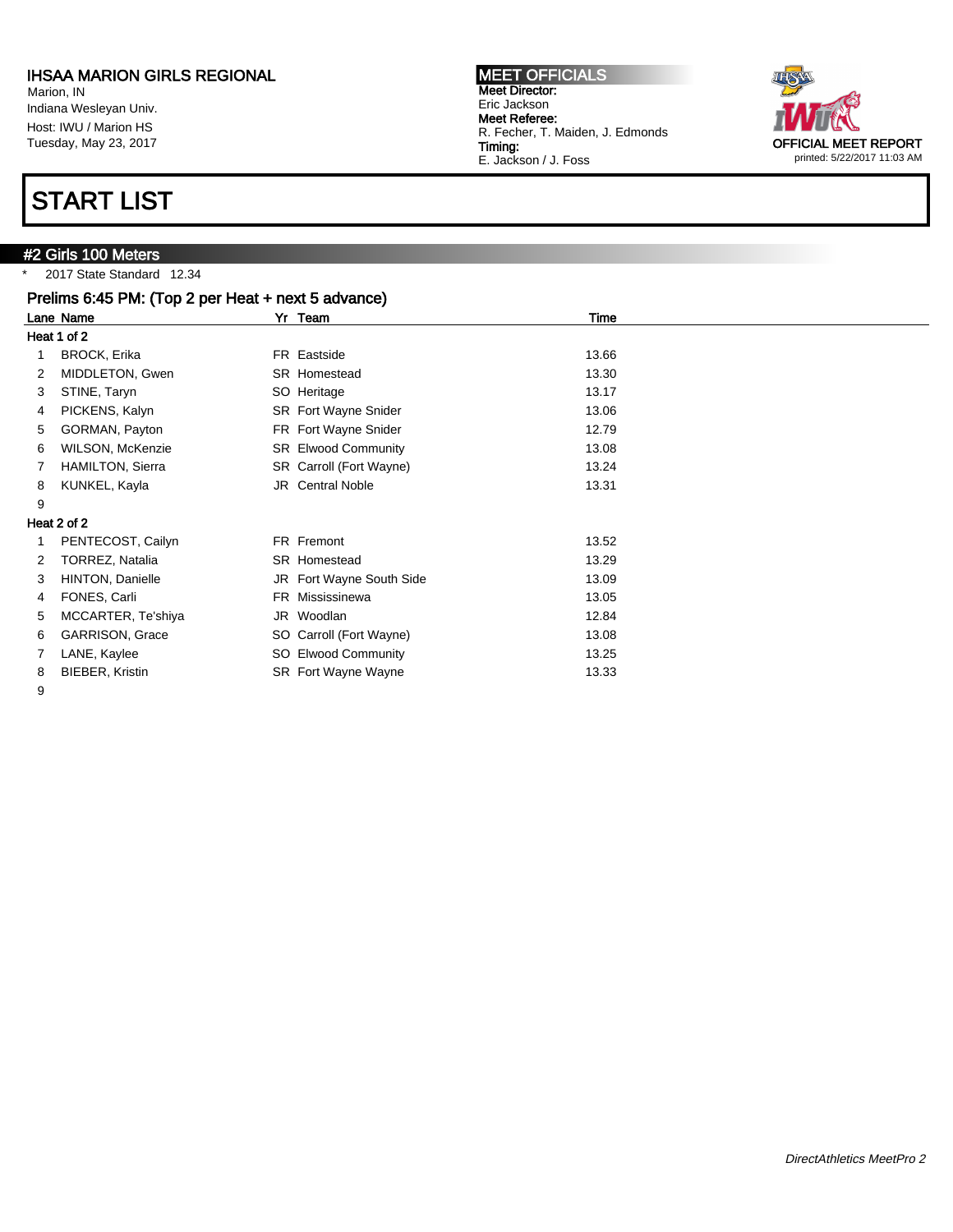Marion, IN Indiana Wesleyan Univ. Host: IWU / Marion HS Tuesday, May 23, 2017

## START LIST

# #13 Girls 100m Hurdles

\* 2017 State Standard 15.00

|   | Prelims 6:55 PM: (Top 2 per Heat + next 5 advance) |  |                                 |       |  |  |  |
|---|----------------------------------------------------|--|---------------------------------|-------|--|--|--|
|   | Lane Name                                          |  | Yr Team                         | Time  |  |  |  |
|   | Heat 1 of 2                                        |  |                                 |       |  |  |  |
|   | BRANDT, Sarah                                      |  | JR Angola                       | 17.25 |  |  |  |
| 2 | BLUHM, Emily                                       |  | Adams Central                   | 16.86 |  |  |  |
| 3 | SPADE, Morgan                                      |  | JR Dekalb                       | 16.62 |  |  |  |
| 4 | HOUSTON, KiMaya                                    |  | SR Fort Wayne South Side        | 15.02 |  |  |  |
| 5 | PHILLIPS, Breanna                                  |  | SR Fort Wayne Northrop          | 14.66 |  |  |  |
| 6 | WANNER, Addie                                      |  | JR South Adams                  | 15.71 |  |  |  |
|   | LUBBEHUSEN, Emma                                   |  | JR Carroll (Fort Wayne)         | 16.67 |  |  |  |
| 8 | STOPPENHAGEN, Kenlee                               |  | FR Norwell                      | 16.87 |  |  |  |
| 9 |                                                    |  |                                 |       |  |  |  |
|   | Heat 2 of 2                                        |  |                                 |       |  |  |  |
|   | ALTUM, Audrey                                      |  | SO Eastbrook                    | 17.21 |  |  |  |
| 2 | DAWES, Makenna                                     |  | SR Southwood                    | 16.79 |  |  |  |
| 3 | KIRKWOOD, Dylan                                    |  | SO Fort Wayne Northrop          | 15.73 |  |  |  |
| 4 | PHILLIPS, Aneise                                   |  | JR Fort Wayne Wayne             | 14.97 |  |  |  |
| 5 | FRIEDRICH, Olivia                                  |  | SR Fort Wayne Concordia Luthera | 14.86 |  |  |  |
| 6 | VANLANDINGHAM, Alara                               |  | SO Woodlan                      | 15.72 |  |  |  |
|   | YODER, Hannah                                      |  | <b>SR</b> Eastside              | 16.67 |  |  |  |
| 8 | LANDSTOFFER, Rachel                                |  | FR Fort Wayne Bishop Dwenger    | 16.95 |  |  |  |

Meet Director: Eric Jackson Meet Referee:

Timing:

9



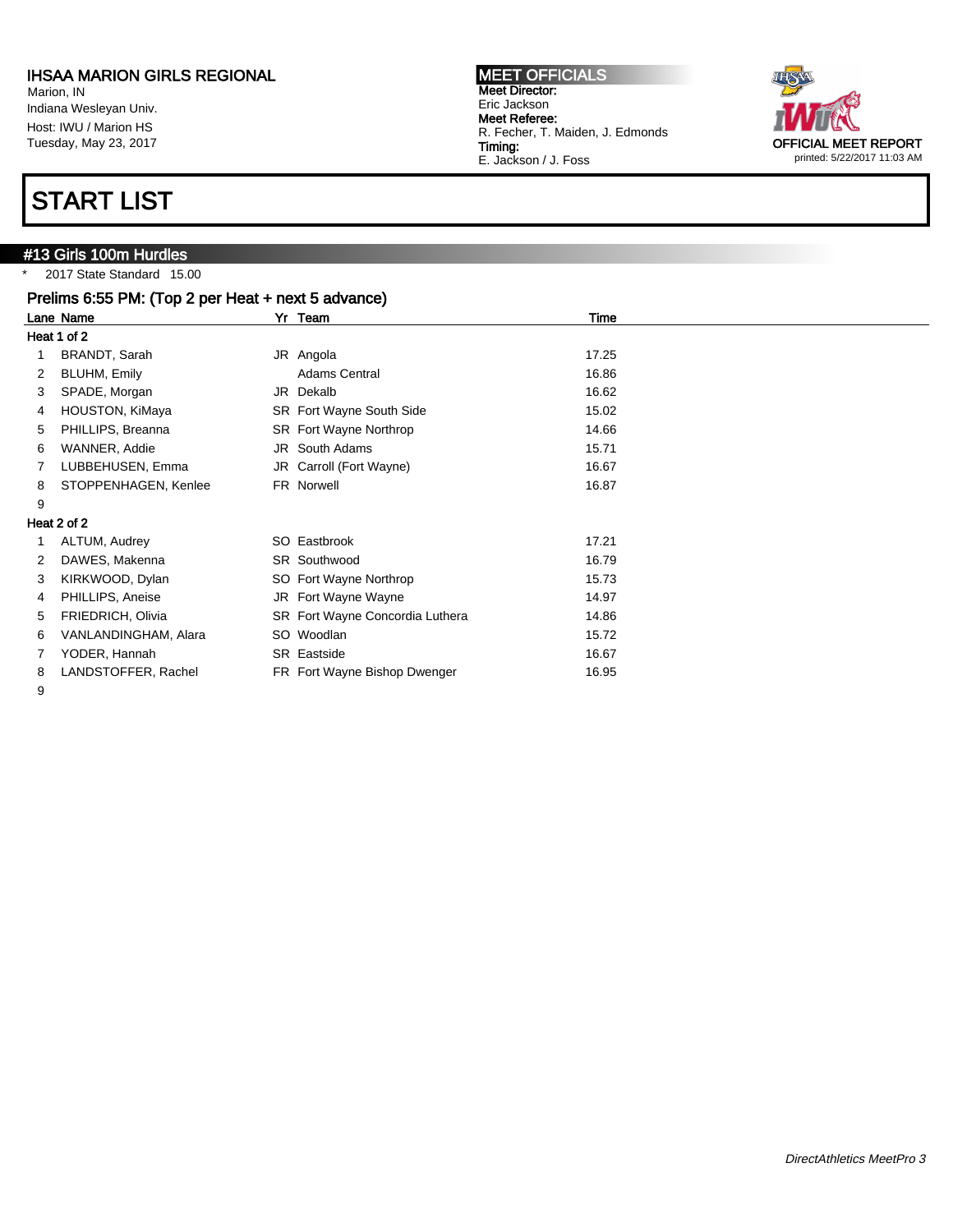Marion, IN Indiana Wesleyan Univ. Host: IWU / Marion HS Tuesday, May 23, 2017

# START LIST

#### #4 Girls 200 Meters

\* 2017 State Standard 25.29

| Prelims 7:05 PM: (Top 2 per Heat + next 5 advance) |                          |  |                              |       |  |
|----------------------------------------------------|--------------------------|--|------------------------------|-------|--|
|                                                    | Lane Name                |  | Yr Team                      | Time  |  |
|                                                    | Heat 1 of 2              |  |                              |       |  |
|                                                    | FONES, Carli             |  | FR Mississinewa              | 27.96 |  |
|                                                    | MCCARTER, Te'shiya       |  | JR Woodlan                   | 27.52 |  |
| 3                                                  | HOWE, Margaret           |  | SO Fort Wayne Bishop Dwenger | 27.25 |  |
| 4                                                  | MORIARITY, Lexie         |  | JR East Noble                | 27.03 |  |
| 5                                                  | GORMAN, Payton           |  | FR Fort Wayne Snider         | 26.62 |  |
| 6                                                  | <b>GARRISON, Grace</b>   |  | SO Carroll (Fort Wayne)      | 27.13 |  |
|                                                    | WILSON, McKenzie         |  | <b>SR</b> Elwood Community   | 27.27 |  |
| 8                                                  | DAUGHERTY, Chrislyn      |  | <b>SR</b> Homestead          | 27.70 |  |
| 9                                                  |                          |  |                              |       |  |
|                                                    | Heat 2 of 2              |  |                              |       |  |
|                                                    | STRZELECKI, Allie        |  | Fort Wayne Bishop Dwenger    | 27.92 |  |
| 2                                                  | TORREZ, Gabby            |  | FR Homestead                 | 27.49 |  |
| 3                                                  | SMITH, Kinsey            |  | SO Leo                       | 27.20 |  |
| 4                                                  | CHAPMAN, Anah            |  | SO Fort Wayne Wayne          | 26.83 |  |
| 5                                                  | <b>ERNSBERGER, Aleka</b> |  | FR Westview                  | 26.79 |  |
| 6                                                  | KUNKEL, Kayla            |  | <b>JR</b> Central Noble      | 27.16 |  |
|                                                    | EARLY, Kamiyah           |  | JR Fort Wayne Northrop       | 27.28 |  |
| 8                                                  | <b>MCKINNON, Emily</b>   |  | Heritage                     | 27.71 |  |

9



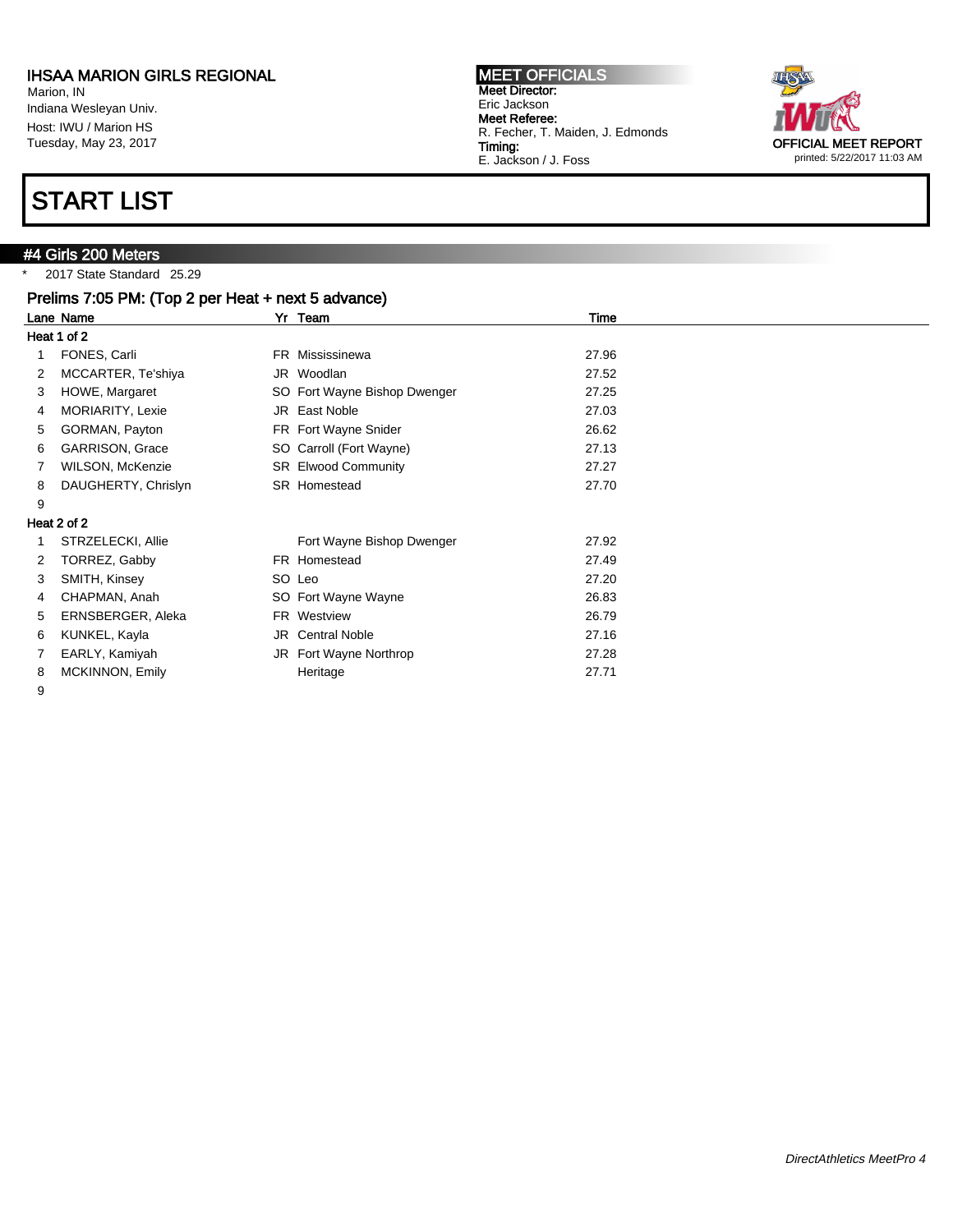Marion, IN Indiana Wesleyan Univ. Host: IWU / Marion HS Tuesday, May 23, 2017

## START LIST

### #10 Girls 1600 Meters

\* 2017 State Standard 4:59.75



| *  | 2017 State Standard 4:59.75 |                              |         |  |
|----|-----------------------------|------------------------------|---------|--|
|    | Lane Name                   | Yr Team                      | Time    |  |
|    | Section 1 of 1              |                              |         |  |
|    | <b>WALTHER, Katherine</b>   | FR Homestead                 | 5:27.18 |  |
|    | PATCH, Kallee               | FR South Adams               | 5:26.00 |  |
| 3  | KORTE, Josey                | SR Angola                    | 5:13.80 |  |
| 4  | DISTELRATH, Madison         | SR Homestead                 | 5:23.12 |  |
| 5  | GREEN, Abby                 | SO Carroll (Fort Wayne)      | 5:25.02 |  |
| 6  | METZGER, Leah               | JR Carroll (Fort Wayne)      | 5:26.58 |  |
|    | MCCULLOCH, Kayla            | SO East Noble                | 5:27.26 |  |
| 8  | BEEBER, Susan               | FR Fort Wayne Bishop Dwenger | 5:27.28 |  |
| 9  | LAMBERT, Sydney             | FR Norwell                   | 5:29.01 |  |
| 10 | HORNOCKER, Margo            | JR Oak Hill                  | 5:30.72 |  |
| 11 | MCMANUS, Emily              | JR Fort Wayne Bishop Luers   | 5:33.98 |  |
| 12 | FARR, Morgan                | SO Southwood                 | 5:35.43 |  |
| 13 | NEHER, Mackenzie            | JR Bellmont                  | 5:39.17 |  |
| 14 | BOESE, Krista               | JR East Noble                | 5:40.12 |  |
| 15 | WILCHAR, Makyla             | SO Fort Wayne North Side     | 5:42.77 |  |
| 16 | <b>MURILLO, Yarency</b>     | West Noble                   | 5:43.12 |  |
|    |                             |                              |         |  |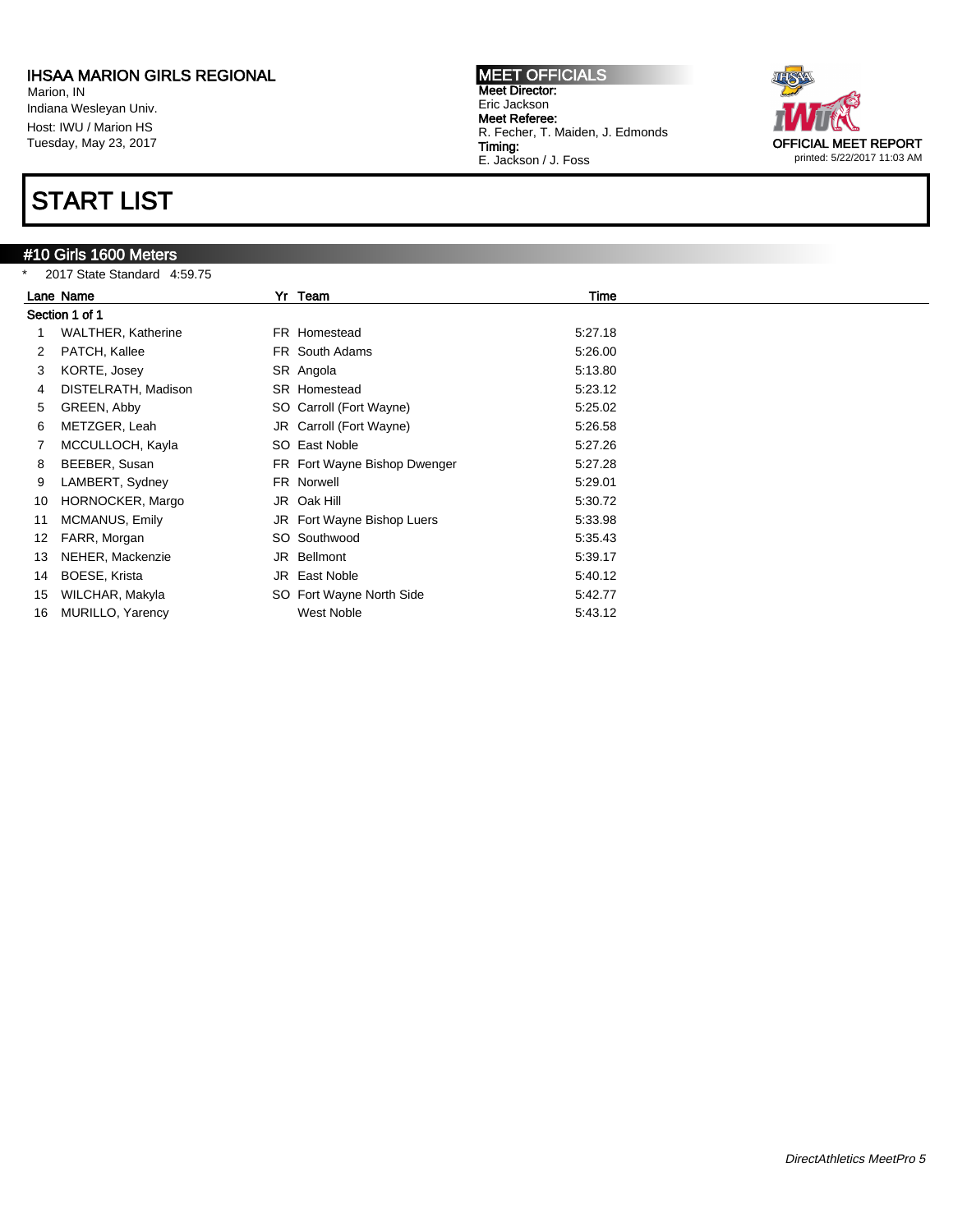Marion, IN Indiana Wesleyan Univ. Host: IWU / Marion HS Tuesday, May 23, 2017

# START LIST

|                   | #18 Girls 4 x 100m Relay      |                         |  |  |  |  |
|-------------------|-------------------------------|-------------------------|--|--|--|--|
| $\star$           | 2017 State Standard 48.41     |                         |  |  |  |  |
| Lane Team<br>Time |                               |                         |  |  |  |  |
|                   | Section 1 of 2                |                         |  |  |  |  |
|                   |                               |                         |  |  |  |  |
| 2                 | Adams Central (A)             | Α<br>53.06              |  |  |  |  |
| 3                 | Norwell (A)                   | A<br>52.38              |  |  |  |  |
| 4                 | Fort Wayne Bishop Dwenger (A) | $\overline{A}$<br>52.05 |  |  |  |  |
| 5                 | Eastbrook (A)                 | 52.02<br>Α              |  |  |  |  |
| 6                 | Heritage (A)                  | $\overline{A}$<br>52.35 |  |  |  |  |
| 7                 | West Noble (A)                | 52.76<br>A              |  |  |  |  |
| 8                 | Fort Wayne Snider (A)         | Α<br>53.19              |  |  |  |  |
| 9                 |                               |                         |  |  |  |  |
|                   | Section 2 of 2                |                         |  |  |  |  |
|                   | Elwood Community (A)          | $\overline{A}$<br>51.56 |  |  |  |  |
| 2                 | Woodlan (A)                   | $\overline{A}$<br>51.22 |  |  |  |  |
| 3                 | Carroll (Fort Wayne) (A)      | 50.45<br>Α              |  |  |  |  |
| 4                 | Fort Wayne Northrop (A)       | $\overline{A}$<br>50.02 |  |  |  |  |
| 5                 | Fort Wayne Wayne (A)          | A<br>49.82              |  |  |  |  |
| 6                 | Homestead (A)                 | 50.17<br>$\overline{A}$ |  |  |  |  |
| 7                 | Fort Wayne South Side (A)     | $\overline{A}$<br>50.98 |  |  |  |  |
| 8                 | Eastside (A)                  | A<br>51.34              |  |  |  |  |
| 9                 | Angola (A)                    | A<br>51.99              |  |  |  |  |

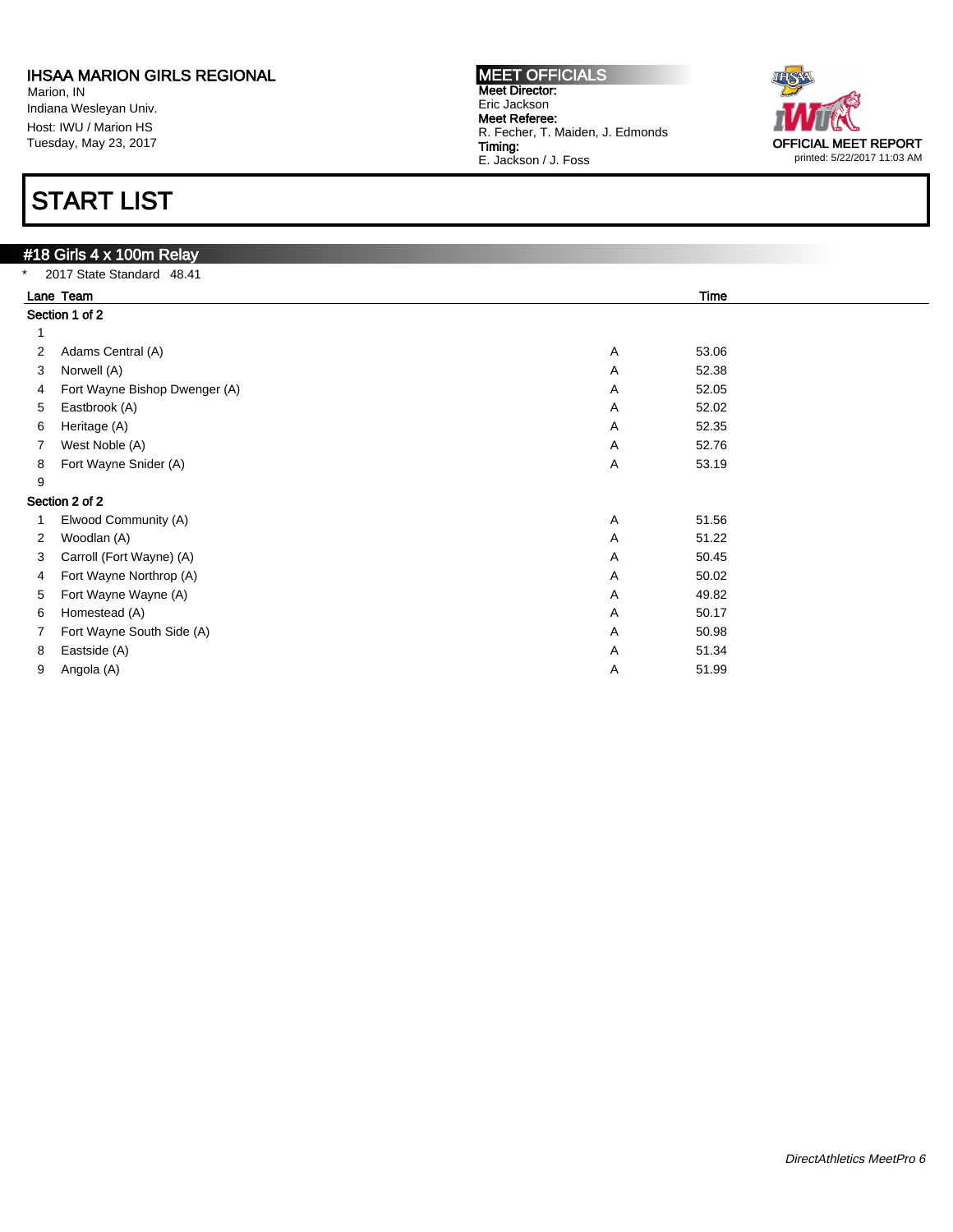Marion, IN Indiana Wesleyan Univ. Host: IWU / Marion HS Tuesday, May 23, 2017

# START LIST

### #6 Girls 400 Meters

|   | 2017 State Standard 57.45 |  |                          |         |  |  |
|---|---------------------------|--|--------------------------|---------|--|--|
|   | Lane Name                 |  | Yr Team                  | Time    |  |  |
|   | Section 1 of 2            |  |                          |         |  |  |
|   |                           |  |                          |         |  |  |
| 2 | KLOEPPER, Caroline        |  | <b>SR</b> South Adams    | 1:03.03 |  |  |
| 3 | COMMENT, Kirstin          |  | SR Hamilton              | 1:02.62 |  |  |
| 4 | WILLIAMS, Dejai           |  | JR Fort Wayne Wayne      | 1:01.67 |  |  |
| 5 | THOMAS, Allison           |  | SR Carroll (Fort Wayne)  | 1:01.87 |  |  |
| 6 | COOPER, Grace             |  | SR Garrett               | 1:02.50 |  |  |
|   | SMOLINSKE, Olivia         |  | SO East Noble            | 1:02.84 |  |  |
| 8 | FISHER, Caitlyn           |  | FR Carroll (Fort Wayne)  | 1:03.21 |  |  |
| 9 |                           |  |                          |         |  |  |
|   | Section 2 of 2            |  |                          |         |  |  |
|   | KLINE, Sarah              |  | <b>JR</b> Southern Wells | 1:01.00 |  |  |
| 2 | KUNKEL, Kayla             |  | <b>JR</b> Central Noble  | 1:00.31 |  |  |
| 3 | GADD, Katie               |  | SO Marion                | 59.22   |  |  |
| 4 | PHILLIPS, Breanna         |  | SR Fort Wayne Northrop   | 57.70   |  |  |
| 5 | ERNSBERGER, Aleka         |  | FR Westview              | 58.91   |  |  |
| 6 | IRBY, Jo'Deci             |  | SO Fort Wayne Northrop   | 58.92   |  |  |
|   | LANE, Kaylee              |  | SO Elwood Community      | 59.86   |  |  |
| 8 | WHITE, Ellie              |  | SR Southwood             | 1:00.78 |  |  |
| 9 | SWING, Haley              |  | SO Homestead             | 1:01.04 |  |  |
|   |                           |  |                          |         |  |  |

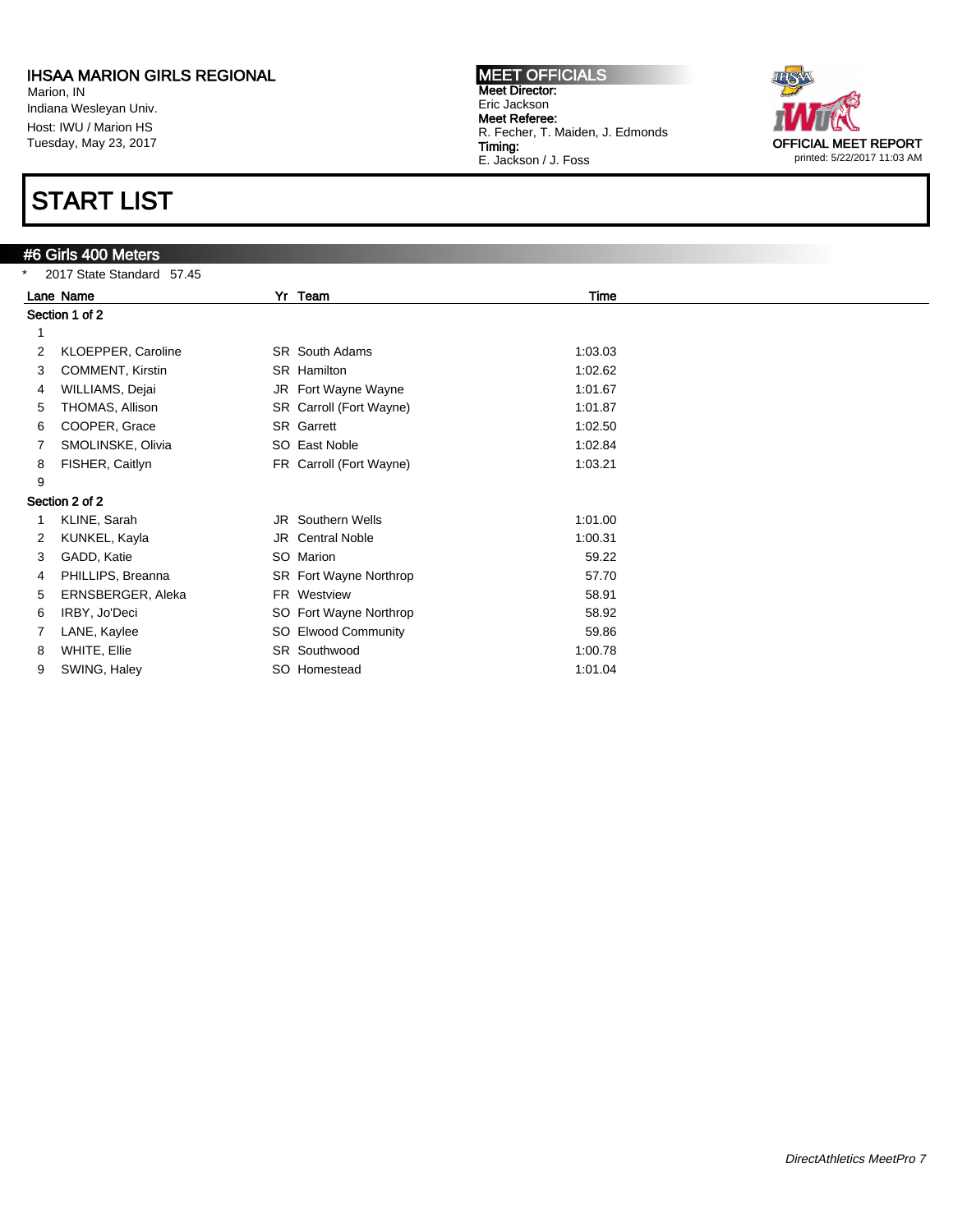Marion, IN Indiana Wesleyan Univ. Host: IWU / Marion HS Tuesday, May 23, 2017

# START LIST

### #16 Girls 300m Hurdles

|   | 2017 State Standard 45.36 |  |                                 |       |  |  |  |
|---|---------------------------|--|---------------------------------|-------|--|--|--|
|   | Lane Name                 |  | Yr Team                         | Time  |  |  |  |
|   | Section 1 of 2            |  |                                 |       |  |  |  |
|   |                           |  |                                 |       |  |  |  |
| 2 | WANNER, Addie             |  | JR South Adams                  | 50.12 |  |  |  |
| 3 | <b>BUSSARD, Brittany</b>  |  | SO Northfield                   | 49.65 |  |  |  |
| 4 | HENNING, Hannah           |  | SO East Noble                   | 48.98 |  |  |  |
| 5 | GARZA, Olivia             |  | SR Oak Hill                     | 48.89 |  |  |  |
| 6 | VANLANDINGHAM, Alara      |  | SO Woodlan                      | 49.41 |  |  |  |
|   | CHACON, Brenna            |  | SR Heritage                     | 49.67 |  |  |  |
| 8 | RODRIGUEZ LUGO, Laura     |  | SO Angola                       | 51.55 |  |  |  |
| 9 |                           |  |                                 |       |  |  |  |
|   | Section 2 of 2            |  |                                 |       |  |  |  |
|   | HOUSTON, KiMaya           |  | SR Fort Wayne South Side        | 48.39 |  |  |  |
| 2 | PEAS, Jacklyn             |  | <b>SR</b> Northfield            | 47.61 |  |  |  |
| 3 | KIRKWOOD, Dylan           |  | SO Fort Wayne Northrop          | 47.23 |  |  |  |
| 4 | <b>BULTEMEYER, Evonne</b> |  | SR Homestead                    | 46.13 |  |  |  |
| 5 | MUHAMMAD, Kyara           |  | SR Fort Wayne Northrop          | 44.94 |  |  |  |
| 6 | FRIEDRICH, Olivia         |  | SR Fort Wayne Concordia Luthera | 46.43 |  |  |  |
|   | KOCH, Karmen              |  | JR Huntington North             | 47.57 |  |  |  |
| 8 | <b>BUCK, Sophia</b>       |  | SO Homestead                    | 47.69 |  |  |  |
| 9 | YODER, Hannah             |  | SR Eastside                     | 48.61 |  |  |  |
|   |                           |  |                                 |       |  |  |  |

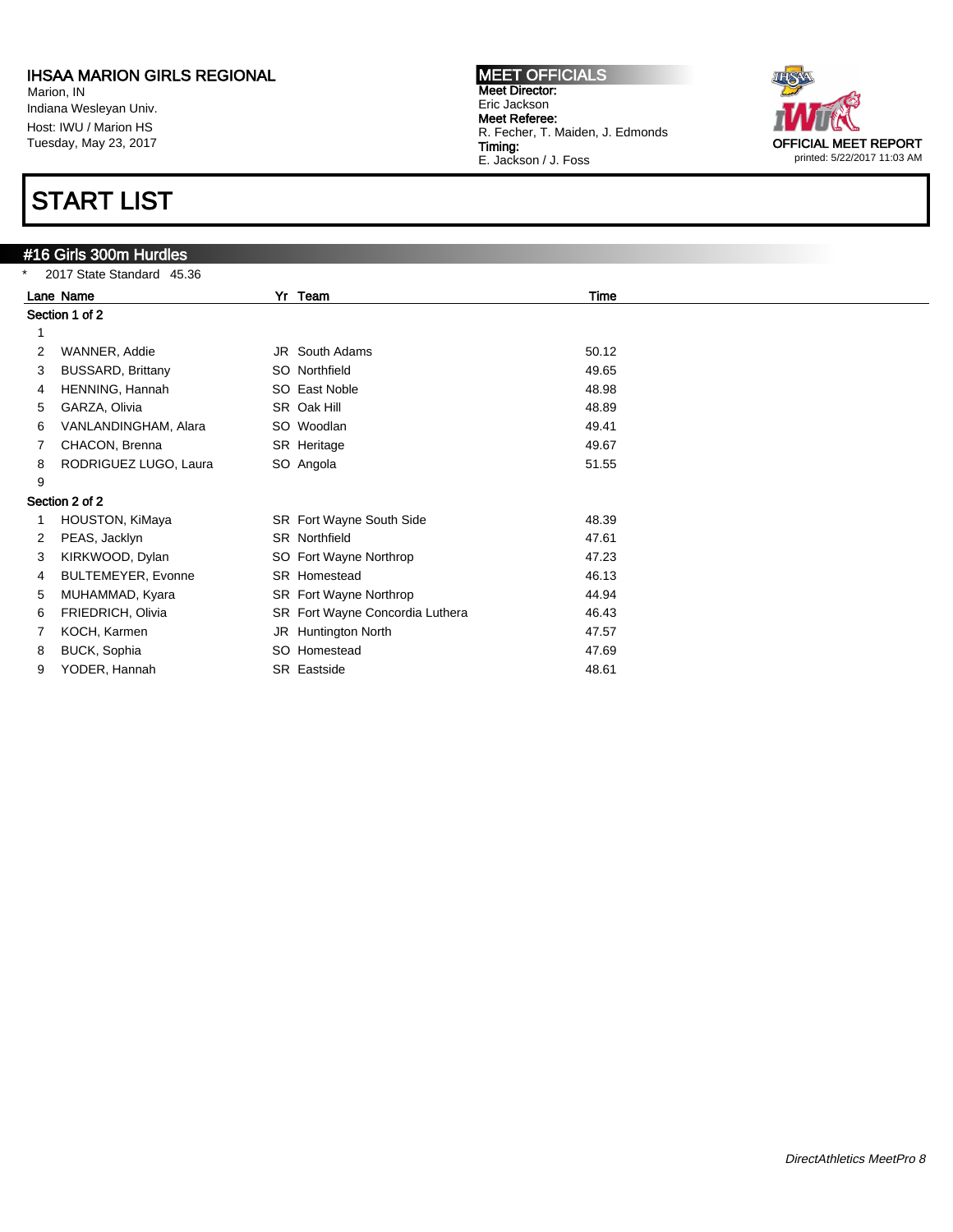Marion, IN Indiana Wesleyan Univ. Host: IWU / Marion HS Tuesday, May 23, 2017

## START LIST

#### #8 Girls 800 Meters

| $\ast$ | 2017 State Standard 2:16.66 |  |                                 |         |  |  |
|--------|-----------------------------|--|---------------------------------|---------|--|--|
|        | Lane Name                   |  | Yr Team                         | Time    |  |  |
|        | Section 1 of 1              |  |                                 |         |  |  |
|        | HORNOCKER, Margo            |  | JR Oak Hill                     | 2:24.31 |  |  |
| 2      | WELDON, Samantha            |  | JR Fort Wayne Bishop Dwenger    | 2:27.57 |  |  |
|        | VON GUNTEN, Olivia          |  | <b>JR</b> South Adams           | 2:28.55 |  |  |
| 4      | HART, Savannah              |  | JR Oak Hill                     | 2:32.74 |  |  |
| 5      | <b>BRENNAN, Abbey</b>       |  | JR Fort Wayne Concordia Luthera | 2:22.93 |  |  |
| 6      | JONES, Rhyah                |  | FR Homestead                    | 2:26.22 |  |  |
|        | FALATER, Maggie             |  | JR Carroll (Fort Wayne)         | 2:28.48 |  |  |
| 8      | COX, Kaylene                |  | SO Eastbrook                    | 2:31.15 |  |  |
| 9      | DVORAK, Julia               |  | FR Homestead                    | 2:17.81 |  |  |
| 10     | <b>GRIDER, Alexis</b>       |  | JR Fort Wayne South Side        | 2:24.95 |  |  |
| 11     | LAND, Emily                 |  | FR Angola                       | 2:28.20 |  |  |
| 12     | KLINE, Kara                 |  | JR East Noble                   | 2:30.66 |  |  |
| 13     | HATHAWAY, Meagan            |  | SO Carroll (Fort Wayne)         | 2:20.37 |  |  |
| 14     | SMITH, Aiden                |  | JR Dekalb                       | 2:24.63 |  |  |
| 15     | FUELLING, Emily             |  | JR Bellmont                     | 2:27.82 |  |  |
| 16     | NIX, Kathryn                |  | FR Fort Wayne Bishop Dwenger    | 2:28.90 |  |  |

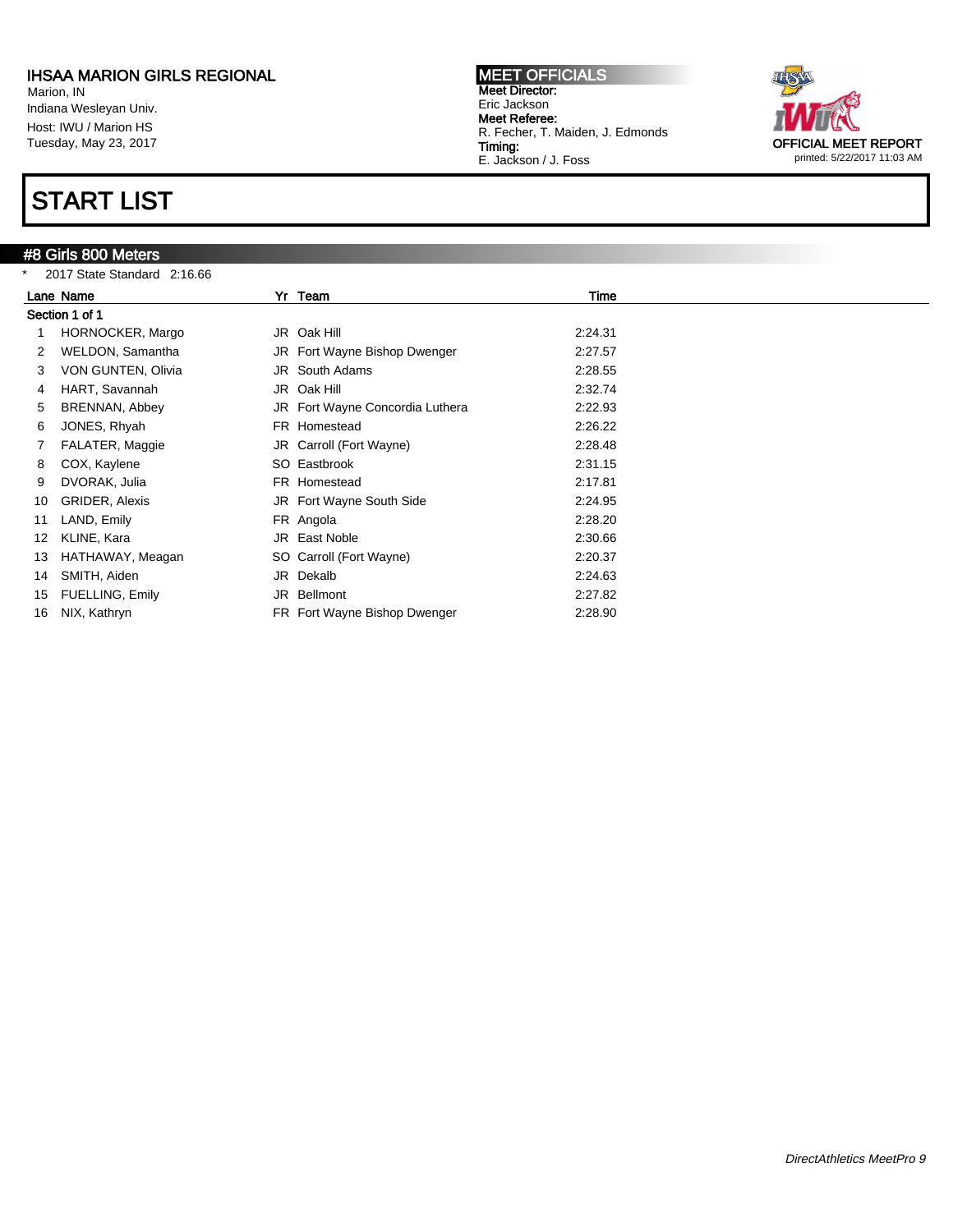Marion, IN Indiana Wesleyan Univ. Host: IWU / Marion HS Tuesday, May 23, 2017

### START LIST

### #12 Girls 3200 Meters

\* 2017 State Standard 10:55.05



|    | Lane Name               | Yr Team                         | Time     |  |
|----|-------------------------|---------------------------------|----------|--|
|    | Section 1 of 1          |                                 |          |  |
|    | GAMBLE, Mollie          | FR Oak Hill                     | 11:47.41 |  |
| 2  | BATT, Kelsey            | SR Homestead                    | 11:56.72 |  |
| 3  | SCHWARTZ, Tyler         | JR Dekalb                       | 10:59.21 |  |
| 4  | BECKMANN, Lauren        | JR Dekalb                       | 11:23.01 |  |
| 5  | STRZELECKI, Erin        | FR Fort Wayne Bishop Dwenger    | 11:29.65 |  |
| 6  | MCCULLOCH, Kayla        | SO East Noble                   | 11:38.82 |  |
|    | WELCH, Riley            | <b>SR</b> Fremont               | 12:03.04 |  |
| 8  | NORRIS, Saige           | JR Homestead                    | 12:08.57 |  |
| 9  | MCMANUS, Emily          | JR Fort Wayne Bishop Luers      | 12:10.71 |  |
| 10 | <b>SCHEIBER, Chloe</b>  | JR Huntington North             | 12:11.36 |  |
| 11 | MARTIN, Hannah          | SR Fort Wayne Concordia Luthera | 12:12.20 |  |
| 12 | THEISMANN, Megan        | <b>SR Norwell</b>               | 12:14.62 |  |
| 13 | RYAN, Emily             | SR Carroll (Fort Wayne)         | 12:16.22 |  |
| 14 | <b>BOATRIGHT, Paige</b> | SR Fort Wayne Concordia Luthera | 12:26.88 |  |
| 15 | <b>SCHMUCKER, Grace</b> | FR Fremont                      | 12:48.04 |  |
| 16 | FISHER, Aurora          | FR Mississinewa                 | 13:27.31 |  |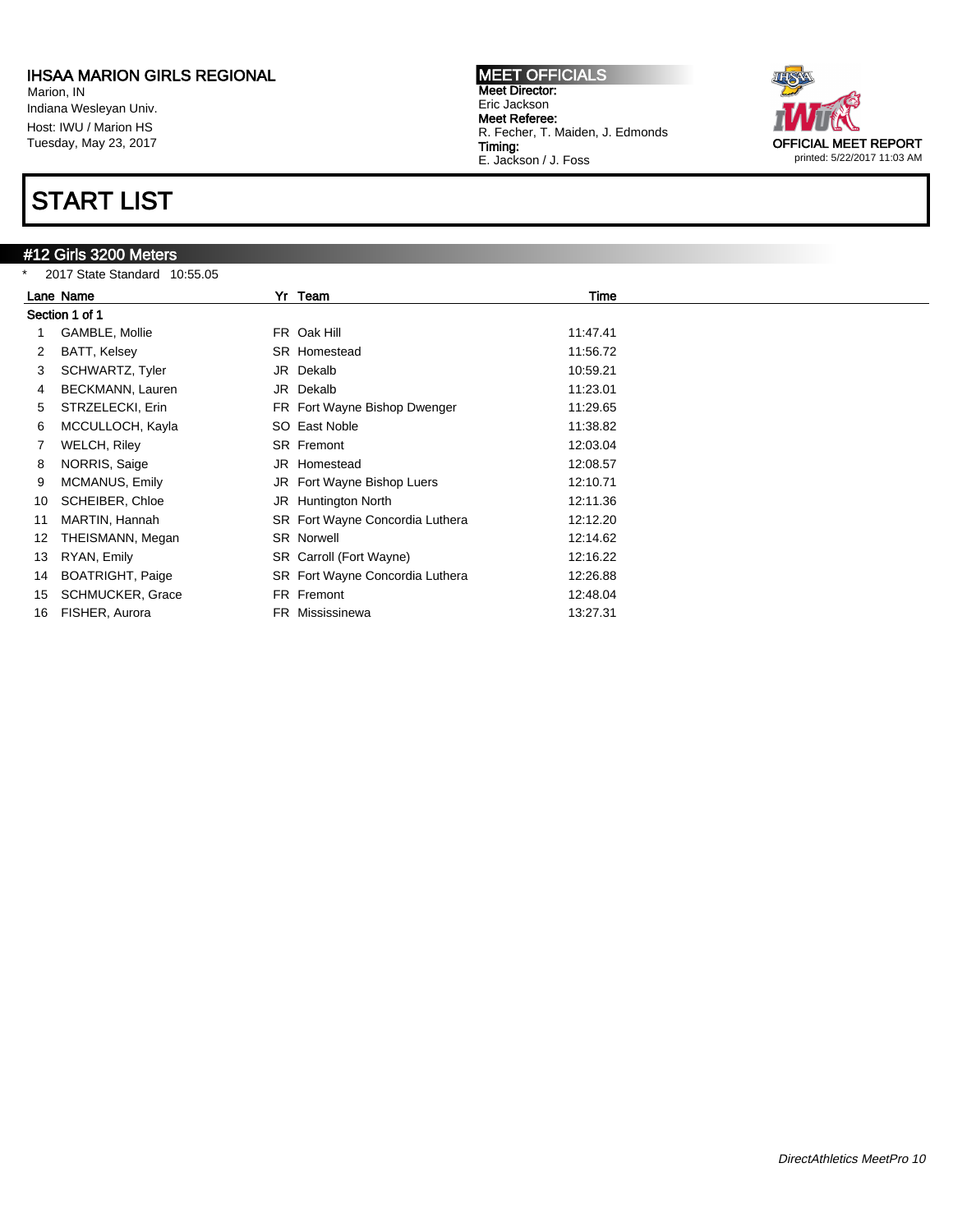Marion, IN Indiana Wesleyan Univ. Host: IWU / Marion HS Tuesday, May 23, 2017

# START LIST

#### #20 Girls 4 x 400m Relay \* 2017 State Standard 3:58.93 Lane Team Time Section 1 of 2 1 2 Woodlan (A) 4:18.53 3 Fort Wayne Snider (A) 2012 12:00 12:00 12:00 12:00 12:00 12:00 12:00 12:00 12:00 12:00 12:00 12:00 12:00 12:00 12:00 12:00 12:00 12:00 12:00 12:00 12:00 12:00 12:00 12:00 12:00 12:00 12:00 12:00 12:00 12:00 12:00 12:00 1 4 Garrett (A) A 4:15.74 5 Southwood (A)  $A = 4:16.01$ 6 Oak Hill (A) A 4:16.81 7 Bellmont (A) **A** 4:18.30 8 Northfield (A) 23 A 4:19.47 9 Section 2 of 2 1 Carroll (Fort Wayne) (A) 4:14.96 2 East Noble (A) A 4:12.54 3 Angola (A) A 4:11.25 4 Fort Wayne Northrop (A) **A** 4:02.98 5 Homestead (A) A 4:06.84 6 Dekalb (A) A 4:10.69 7 Fort Wayne Bishop Dwenger (A) **A** 4:12.44 8 Fort Wayne Concordia Luthera (A) <br>
4:12.71 9 Fort Wayne Wayne (A)  $A = 4:15.16$



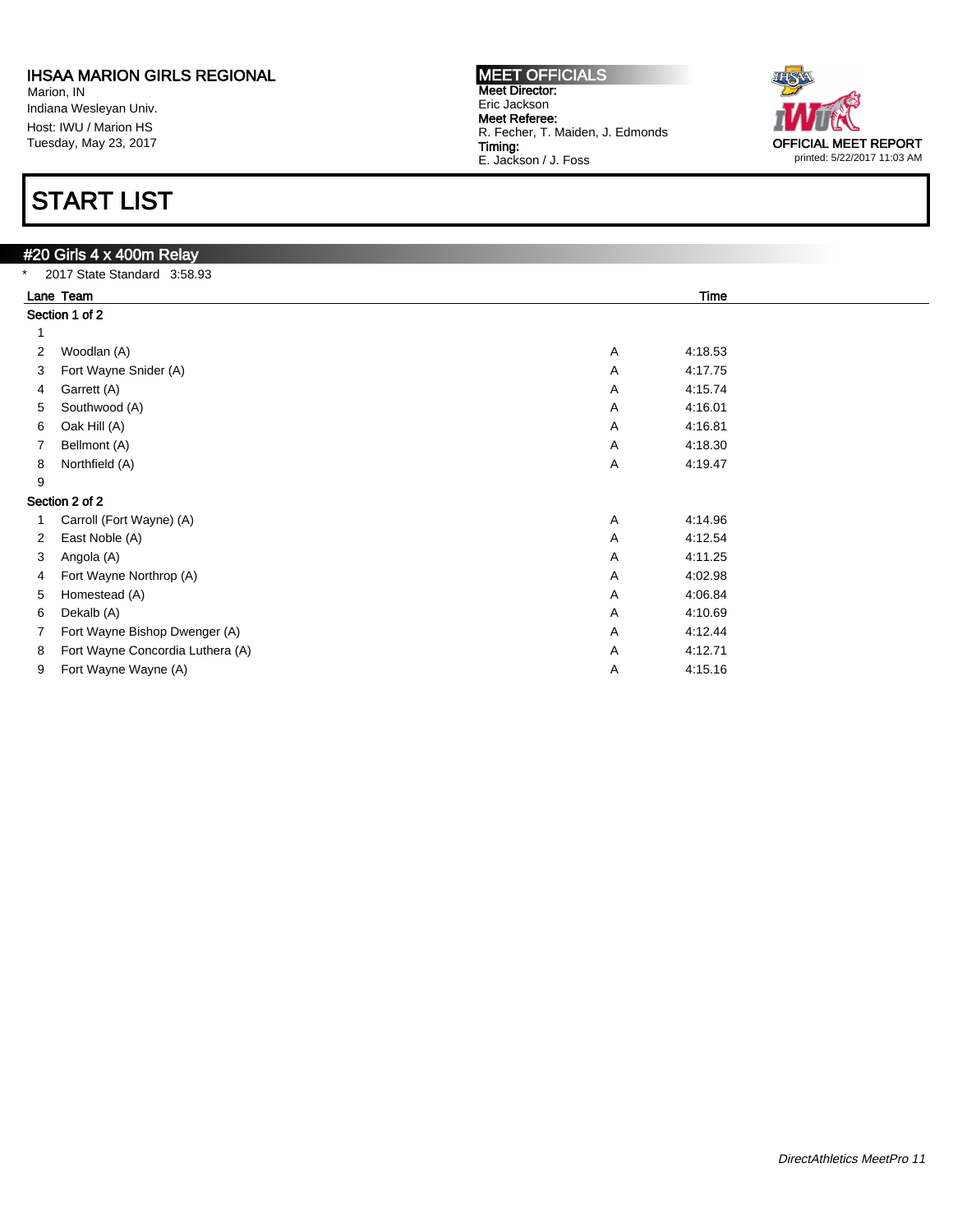Marion, IN Indiana Wesleyan Univ. Host: IWU / Marion HS Tuesday, May 23, 2017

# START LIST

### #24 Girls High Jump

Starting Height is 4'10 "with 2" progressions till 5'0" then up 1". Warm-up is 4'6"

\* 2017 State Standard 5' 4.25"

#### 6:00 PM

|             | Lane Name          |  | Yr Team                 | <b>Mark</b> |  |  |  |  |
|-------------|--------------------|--|-------------------------|-------------|--|--|--|--|
|             | Flight 1 of 1      |  |                         |             |  |  |  |  |
|             | SMITH, Auja        |  | JR Oak Hill             | 4' 8''      |  |  |  |  |
| 2           | FRIES, Rachel      |  | SR Carroll (Fort Wayne) | 4' 10"      |  |  |  |  |
| 3           | NAPIER, Dezirae    |  | SO Prairie Heights      | 4' 10"      |  |  |  |  |
| 4           | HART, Mackenzie    |  | <b>SR</b> Adams Central | 4' 10"      |  |  |  |  |
| 5           | LONG, Micah        |  | FR Carroll (Fort Wayne) | 4' 10"      |  |  |  |  |
| 6           | PARSON, Ashley     |  | SR Southwood            | 4' 10"      |  |  |  |  |
| $7^{\circ}$ | HORTON, Megan      |  | JR Southern Wells       | 4' 10"      |  |  |  |  |
| 8           | DUFF, Jenna        |  | JR Westview             | 4' 10"      |  |  |  |  |
| 9           | BAVER, Tori        |  | SR Garrett              | 5'0''       |  |  |  |  |
| 10          | PHILLIPS, Breanna  |  | SR Fort Wayne Northrop  | 5' 0"       |  |  |  |  |
| 11          | KOCH, Karmen       |  | JR Huntington North     | 5'0''       |  |  |  |  |
| 12          | LEATHERMAN, Meleah |  | SO Central Noble        | 5'2"        |  |  |  |  |
| 13          | MOUGHLER, Emma     |  | SR Eastside             | 5'2"        |  |  |  |  |
| 14          | BROWN, Katlyn      |  | JR Angola               | 5'3"        |  |  |  |  |
| 15          | WRIGHT, Jaeleen    |  | SO Homestead            | 5' 4"       |  |  |  |  |
| 16          | PENTECOST, Cailyn  |  | FR Fremont              | 5' 4"       |  |  |  |  |
| 17          | WANNER, Addie      |  | <b>JR</b> South Adams   | 5'7''       |  |  |  |  |

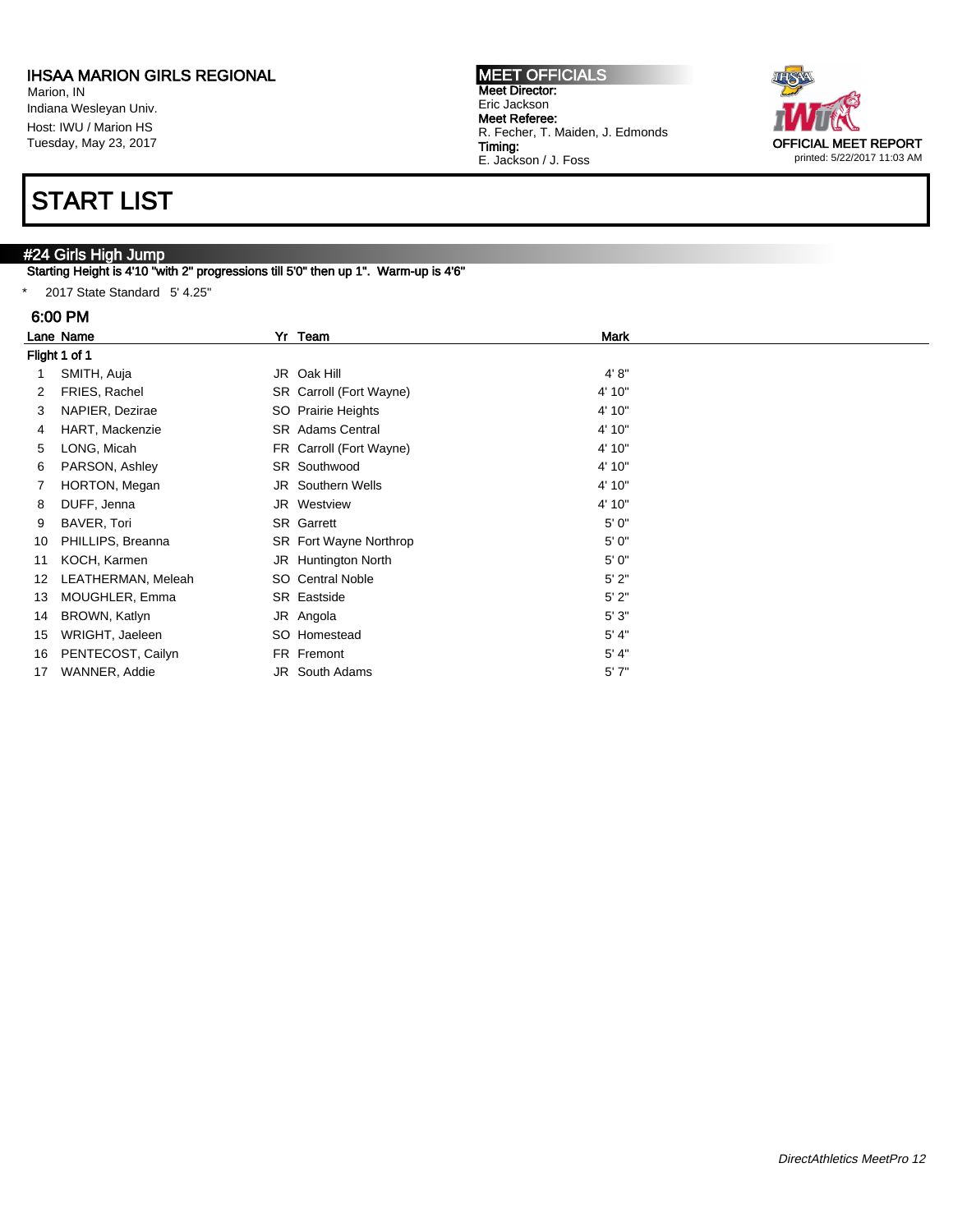Marion, IN Indiana Wesleyan Univ. Host: IWU / Marion HS Tuesday, May 23, 2017

# START LIST

### #26 Girls Pole Vault

Starting Height is 8'6" with 6" progressions till 10' then up4" Warm-up height is 7"6"'

\* 2017 State Standard 11' 4"

#### 6:00 PM

|    | Lane Name               | Yr Team                      | <b>Mark</b> |  |
|----|-------------------------|------------------------------|-------------|--|
|    | Flight 1 of 1           |                              |             |  |
|    | SCHULER, Attie          | JR Northfield                | 8'0''       |  |
| 2  | TARLTON, Megan          | SO Carroll (Fort Wayne)      | 8'0''       |  |
| 3  | NORMAN, Delaney         | FR East Noble                | 8'0''       |  |
| 4  | KAY, Dana               | SR Eastbrook                 | 8'0''       |  |
| 5  | XAYARATH, Erica         | SO Fort Wayne Wayne          | 8'0"        |  |
| 6  | <b>BURITA, Maggie</b>   | FR Churubusco                | 8'0''       |  |
|    | HANKENSON, Mia          | FR Bellmont                  | 8'6''       |  |
| 8  | WILSON, Mattie          | JR Fort Wayne Wayne          | 8'6''       |  |
| 9  | <b>HAMILTON, Sierra</b> | SR Carroll (Fort Wayne)      | 8'6''       |  |
| 10 | RATHBURN, Sydney        | JR Prairie Heights           | 8'6''       |  |
| 11 | RUSSELL, Veronika       | SO Huntington North          | 8'6''       |  |
| 12 | TIBBETS, Leslie         | JR Oak Hill                  | 9'0''       |  |
| 13 | BAVER, Tori             | <b>SR</b> Garrett            | 9'0''       |  |
| 14 | GARRETT, Grace          | SR Fort Wayne Bishop Dwenger | 9'0''       |  |
| 15 | SMITH, Olivia           | JR Oak Hill                  | 9'0''       |  |
| 16 | CRANSTON, Ali           | JR Angola                    | 10'0"       |  |
| 17 | NELSON, Izabelle        | SR Fort Wayne Northrop       | 10'3"       |  |
| 18 | JAQUAY, Rachel          | SO Churubusco                | 10' 9"      |  |

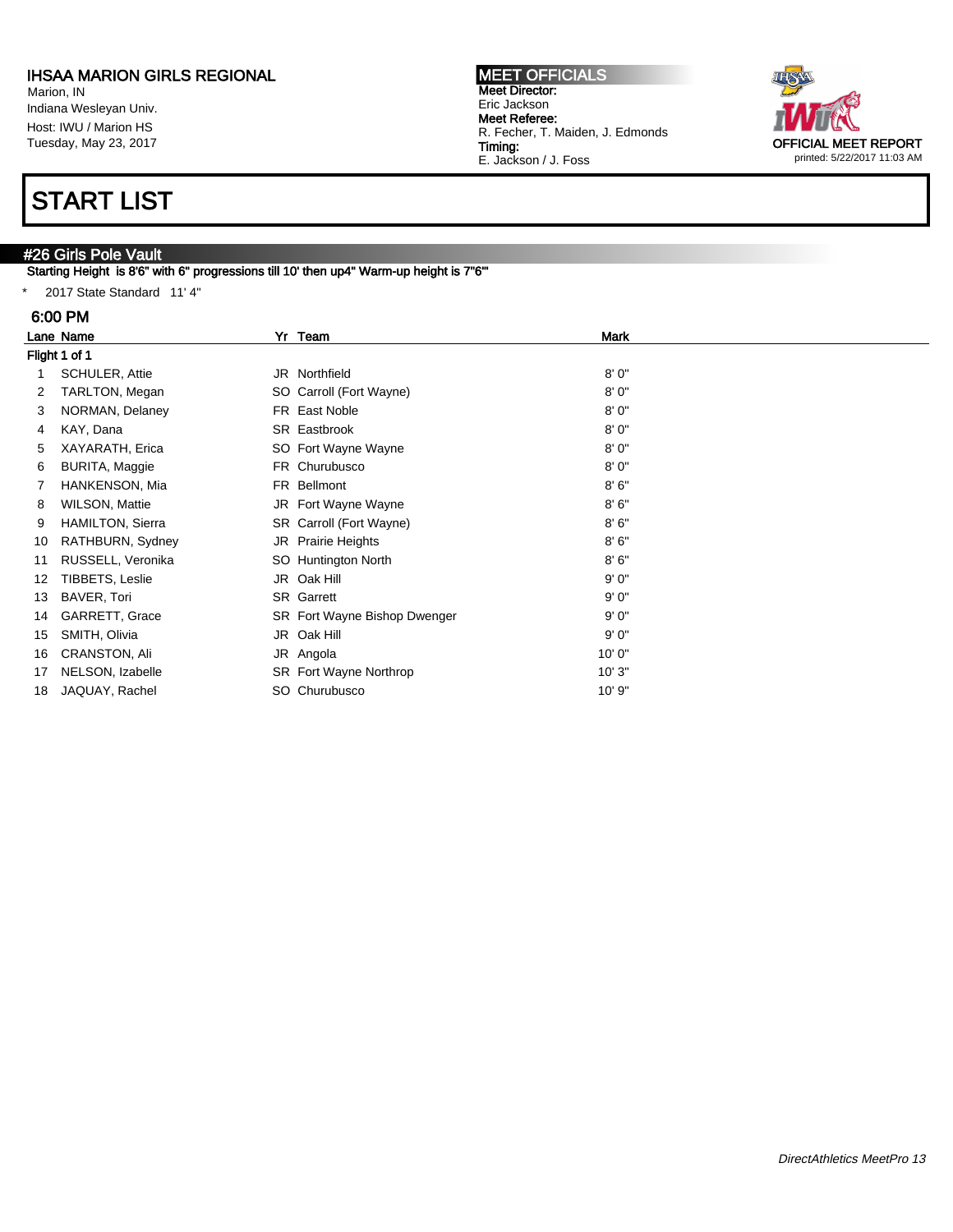Marion, IN Indiana Wesleyan Univ. Host: IWU / Marion HS Tuesday, May 23, 2017

# START LIST

### #28 Girls Long Jump

### 10 Min. Flight Warm-up Top 9 to Finals

\* 2017 State Standard 17' 10.75"

#### 6:00 PM

|               | Lane Name              |  | Yr Team                      | <b>Mark</b> |  |  |
|---------------|------------------------|--|------------------------------|-------------|--|--|
|               | Flight 1 of 2          |  |                              |             |  |  |
|               | STRZELECKI, Allie      |  | JR Fort Wayne Bishop Dwenger | 16'5''      |  |  |
| 2             | TURNER, Jacqueline     |  | SR Fort Wayne Bishop Dwenger | 16'5''      |  |  |
| 3             | MIDDLETON, Gwen        |  | SR Homestead                 | 16' 4.25"   |  |  |
| 4             | KUNKEL, Kayla          |  | <b>JR</b> Central Noble      | 16' 1.25"   |  |  |
| 5             | MCHUGH, Gabriella      |  | SO Angola                    | 16'1"       |  |  |
| 6             | MOSER, Trisa           |  | JR Bluffton                  | 15' 11.50"  |  |  |
|               | HUFFMAN, Skye          |  | SR Frankton                  | 15'7''      |  |  |
| 8             | SALTER, Zoey           |  | JR Oak Hill                  | 15' 5.50"   |  |  |
| Flight 2 of 2 |                        |  |                              |             |  |  |
|               | MUHAMMAD, Kyara        |  | SR Fort Wayne Northrop       | 18' 1.50"   |  |  |
| 2             | NELSON, Izabelle       |  | SR Fort Wayne Northrop       | 17' 7.25"   |  |  |
| 3             | MORIARITY, Lexie       |  | JR East Noble                | 17'7''      |  |  |
| 4             | GRIDER, Alexis         |  | JR Fort Wayne South Side     | 17' 6.50"   |  |  |
| 5             | WANNER, Addie          |  | JR South Adams               | 16' 11"     |  |  |
| 6             | STAHL, McKenna         |  | SO Adams Central             | 16' 8.25"   |  |  |
|               | BLUHM, Emily           |  | <b>Adams Central</b>         | 16' 7.50"   |  |  |
| 8             | <b>BIEBER, Kristin</b> |  | <b>SR</b> Fort Wayne Wayne   | 16' 5.50"   |  |  |

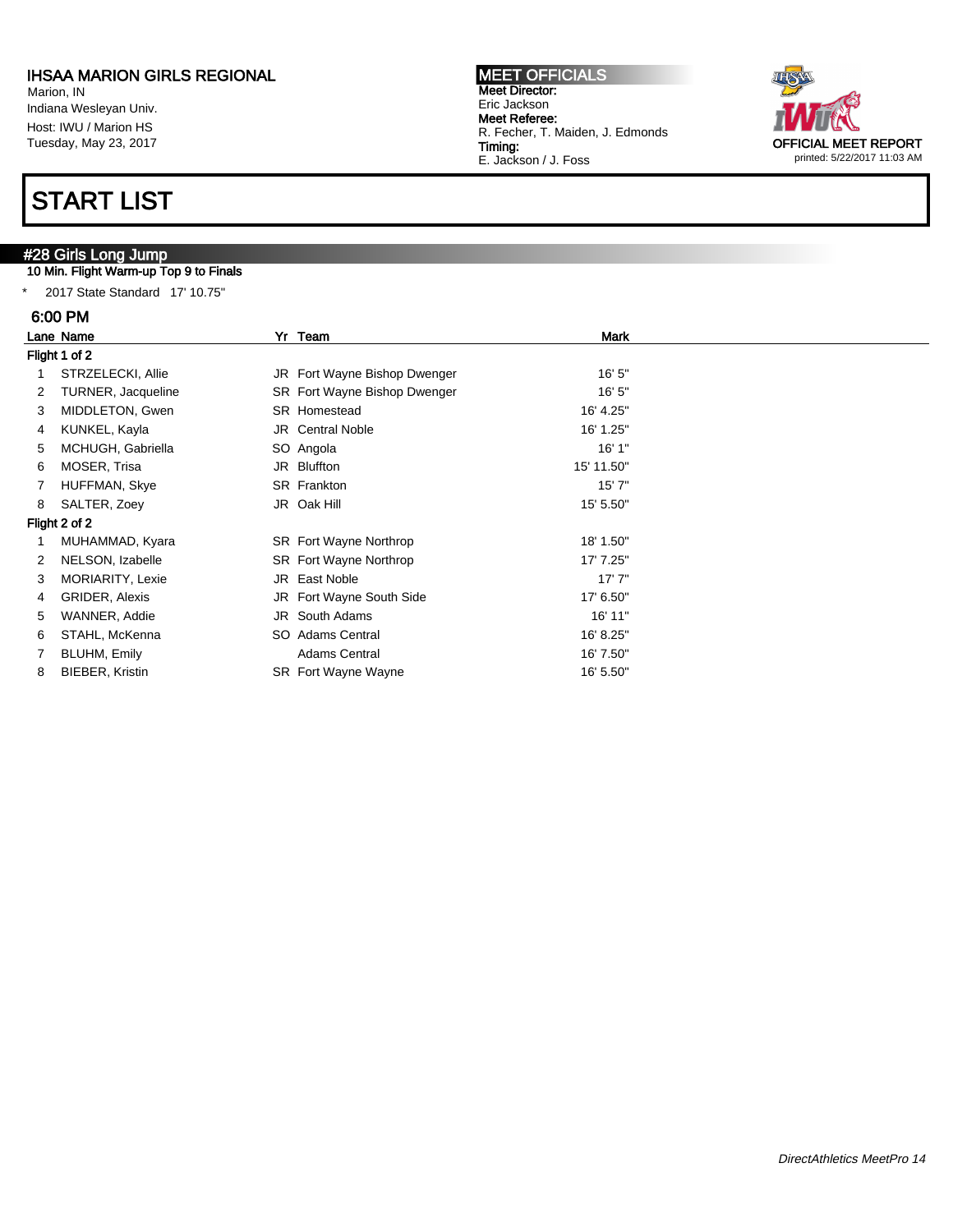Marion, IN Indiana Wesleyan Univ. Host: IWU / Marion HS Tuesday, May 23, 2017

## START LIST

#### #32 Girls Discus

10 Min. Flight Warm-up Max of 3 Warm-up Throws / Top 9 to Finals

\* 2017 State Standard 127' 3"

#### 6:00 PM

|               | Lane Name              |  | Yr Team                     | <b>Mark</b> |  |  |
|---------------|------------------------|--|-----------------------------|-------------|--|--|
|               | Flight 1 of 2          |  |                             |             |  |  |
| 1             | BIRCH, Gabby           |  | SO Bellmont                 | 100' 9"     |  |  |
| 2             | YODER, Olivia          |  | JR Eastside                 | 101'9"      |  |  |
| 3             | DURHAM, Emily          |  | <b>SR</b> West Noble        | 101' 11"    |  |  |
| 4             | TINEY-WILLIAMS, Alicia |  | JR Fort Wayne Northrop      | 103' 9"     |  |  |
| 5             | BARNES, Markalah       |  | SO Fort Wayne Northrop      | 105' 9"     |  |  |
| 6             | HABISCH, Emma          |  | <b>SR</b> Fort Wayne Snider | 106'7"      |  |  |
| 7             | BEHM, Chloe            |  | <b>JR</b> Central Noble     | 107' 11"    |  |  |
| 8             | HERNDON, Sammie        |  | SR Norwell                  | 109'0"      |  |  |
| Flight 2 of 2 |                        |  |                             |             |  |  |
|               | JACKSON, Leilanu       |  | SO Marion                   | 109' 5"     |  |  |
| 2             | JAMES, Brittnee        |  | SO Homestead                | 109' 9"     |  |  |
| 3             | SCHWIETERMAN, Lexi     |  | SR Bluffton                 | 109' 10"    |  |  |
| 4             | TORRES, Amaya          |  | JR Huntington North         | 110'1"      |  |  |
| 5             | MANTICA, Emma          |  | SO Homestead                | 114' 9"     |  |  |
| 6             | AYRES, Katelyn         |  | FR Central Noble            | 115' 9"     |  |  |
| $7^{\circ}$   | SORG, Alli             |  | SR Fort Wayne North Side    | 116' 5"     |  |  |
| 8             | FITCH, Kloee           |  | SR Lakeland                 | 125' 3"     |  |  |